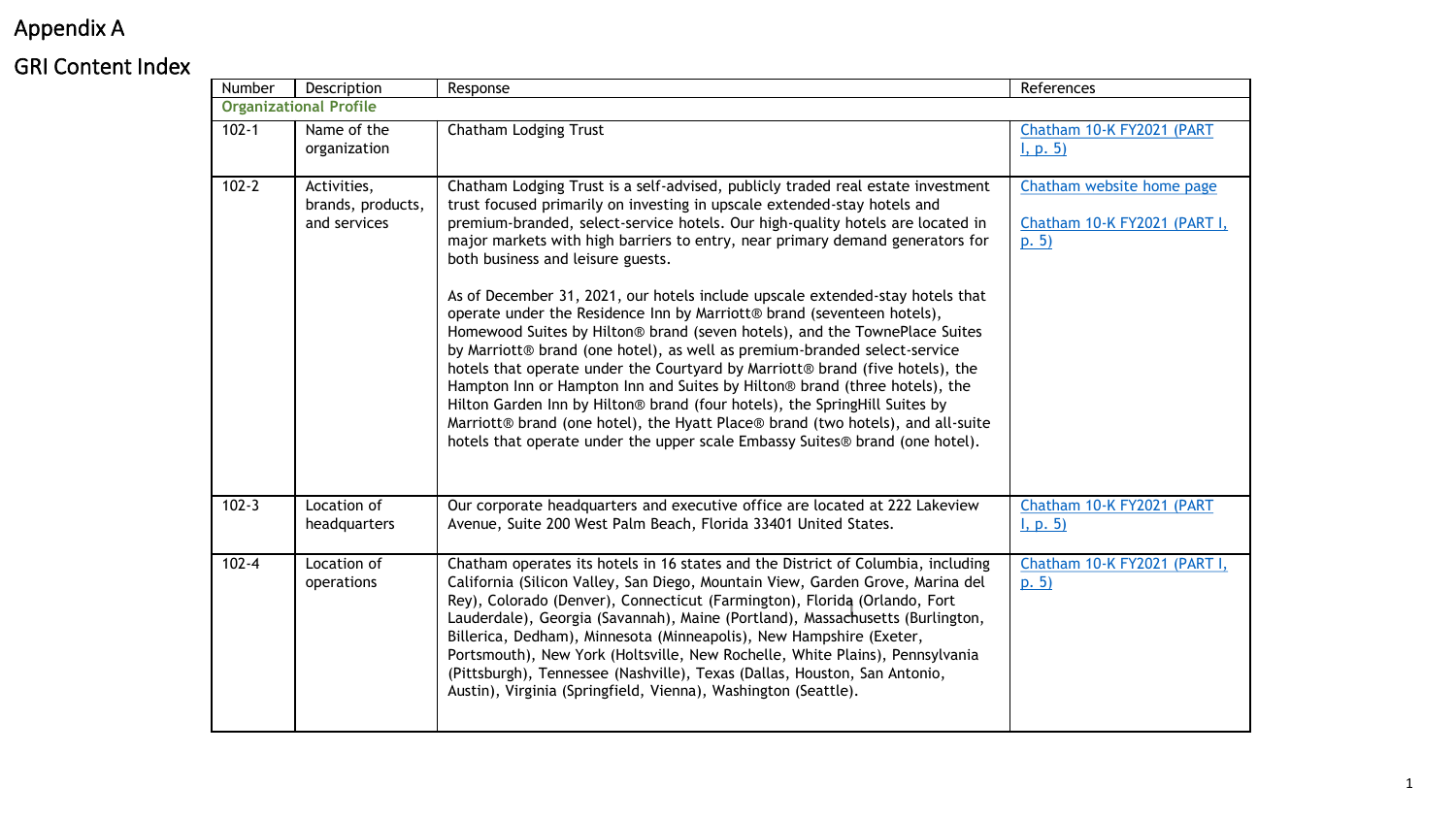| $102 - 5$ | Ownership and<br>legal form                      | Substantially all of the Company's assets are held by, and all of its operations<br>are conducted through, the Operating Partnership. Chatham Lodging Trust is<br>the sole general partner of the Operating Partnership and owns 100% of the<br>common units of limited partnership interest in the Operating Partnership<br>("common units"). Certain of the Company's executive officers hold vested<br>and unvested long-term incentive plan units in the Operating Partnership<br>("LTIP Units"), which are presented as non-controlling interests on our<br>consolidated balance sheets. | Chatham 10-K FY2021 (PART I, p. 5)          |
|-----------|--------------------------------------------------|-----------------------------------------------------------------------------------------------------------------------------------------------------------------------------------------------------------------------------------------------------------------------------------------------------------------------------------------------------------------------------------------------------------------------------------------------------------------------------------------------------------------------------------------------------------------------------------------------|---------------------------------------------|
| $102 - 6$ | Markets served                                   | Silicon Valley, San Diego, DC, NH / ME, Los Angeles, Houston, Greater NY,<br>Boston, Seattle, Dallas, and others.<br>NH/ME: 13%<br>Greater NY: 11%<br>Silicon Valley: 9%<br>Dallas: 7%<br>Los Angeles: 7%<br>Houston: 7%<br>San Diego: 6%<br>Washington, D.C.: 5%<br>Other: 35%                                                                                                                                                                                                                                                                                                               | 2021 Corporate Sustainability Report (p. 4) |
| $102 - 7$ | Scale of<br>organization                         | As of December 31, 2021, the Company owned 41 hotels with an aggregate of<br>6,169 rooms located in 16 states and the District of Columbia.                                                                                                                                                                                                                                                                                                                                                                                                                                                   | Chatham 10-K FY2021 (PART I, p. 5)          |
| $102 - 8$ | Information on<br>employees and<br>other workers | As of February 25, 2021, we had 17 employees. All persons employed in the<br>day-to-day operations of our hotels are employees of the management<br>companies engaged by our TRS Lessees to operate such hotels. None of our<br>employees are represented by a collective bargaining agreement, however,<br>certain hotel level employees of IHM are represented under a collective<br>bargaining agreement.                                                                                                                                                                                  | Chatham 10-K FY2021 (PART I, p. 5)          |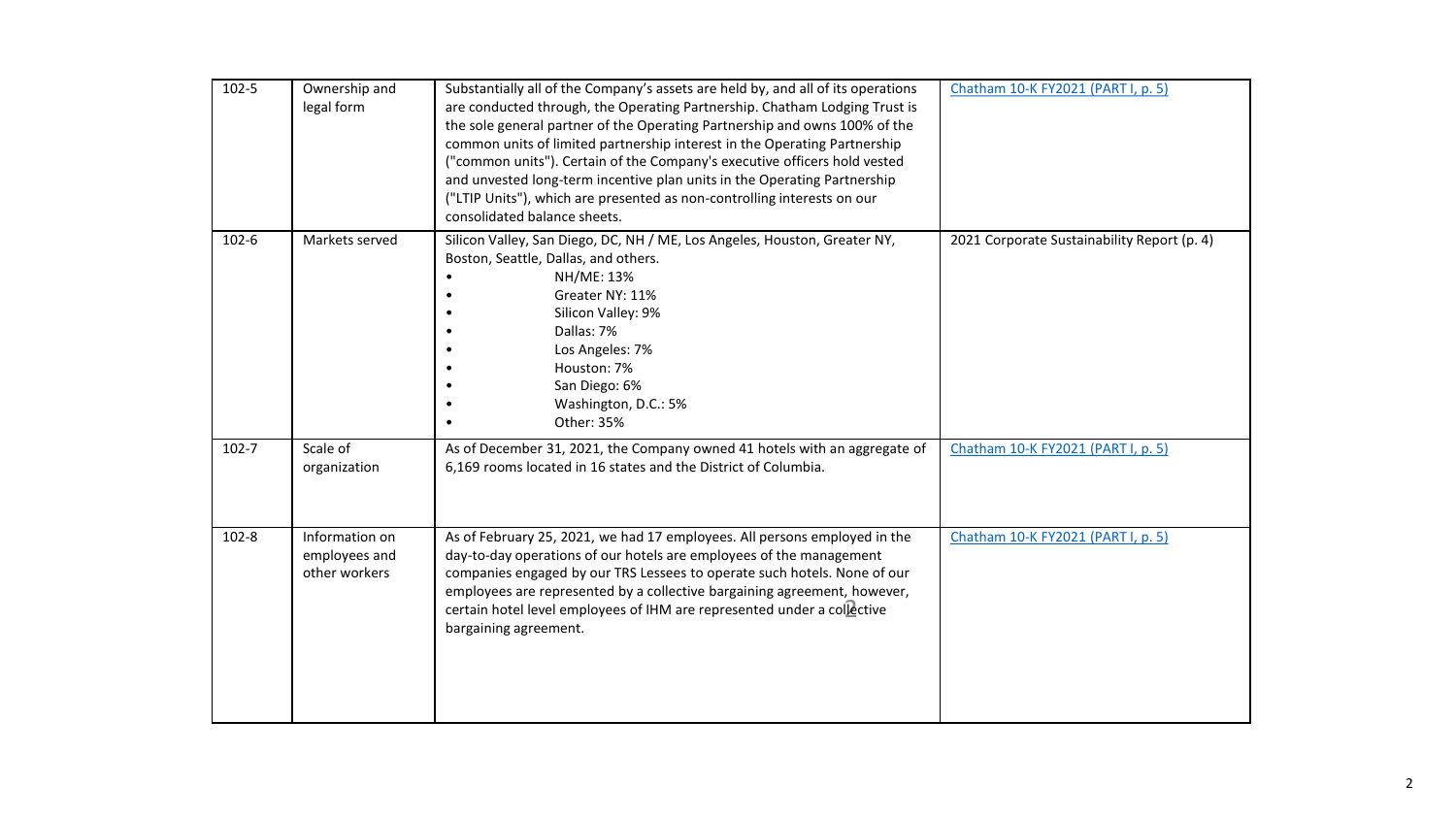| 102-9  | Supply chain                                                          | Chatham works with its hotel brand companies, third-party operators,<br>procurement partners, and strategic suppliers on environmental and climate<br>change-related issues. As part of our engagement, Chatham seeks to share our<br>environmental goals and procure sustainable materials to incorporate into our<br>development, redevelopment, and renovation projects where feasible.<br>Additionally, in 2021, we adopted a Supplier Code of Conduct to express our<br>expectations of our suppliers and vendors.      | 2021 Corporate Responsibility Report (p.10)         |
|--------|-----------------------------------------------------------------------|------------------------------------------------------------------------------------------------------------------------------------------------------------------------------------------------------------------------------------------------------------------------------------------------------------------------------------------------------------------------------------------------------------------------------------------------------------------------------------------------------------------------------|-----------------------------------------------------|
| 102-10 | Significant changes<br>to the organization<br>and its supply<br>chain | In 2021, there were no significant changes to our organization or supply chain.                                                                                                                                                                                                                                                                                                                                                                                                                                              | <b>GRI Content Index</b>                            |
| 102-11 | Precautionary<br>principle or<br>approach                             | Our corporate responsibility strategy takes a two-pronged approach. We set<br>general sustainability commitments to continue doing well by doing good. To<br>achieve these commitments, we take a strategic Environmental, Social, and<br>Governance (ESG) approach to ensure that our commitments are addressed<br>and achieve through our material issues. Furthermore, we believe that<br>utilizing an ESG approach will bolster our corporate responsibility through an<br>enhanced examination of our business impacts. | 2021 Corporate Responsibility Report (p.5)          |
| 102-12 | <b>External initiatives</b>                                           | See "Social Sustainability" section in the 2021 Corporate Responsibility Report,<br>which outlines our Human Capital, Diverse and Inclusive Workspace, Anti-<br>Harassment, Occupational Health & Safety, Anti-Trafficking, and Community<br>Relations.                                                                                                                                                                                                                                                                      | 2021 Corporate Responsibility Report (p. 16-<br>18) |
| 102-13 | Membership of<br>associations                                         | Chatham Lodging Trust is a member of NAREIT and the American Hotel &<br><b>Lodging Association</b>                                                                                                                                                                                                                                                                                                                                                                                                                           | <b>GRI Index</b>                                    |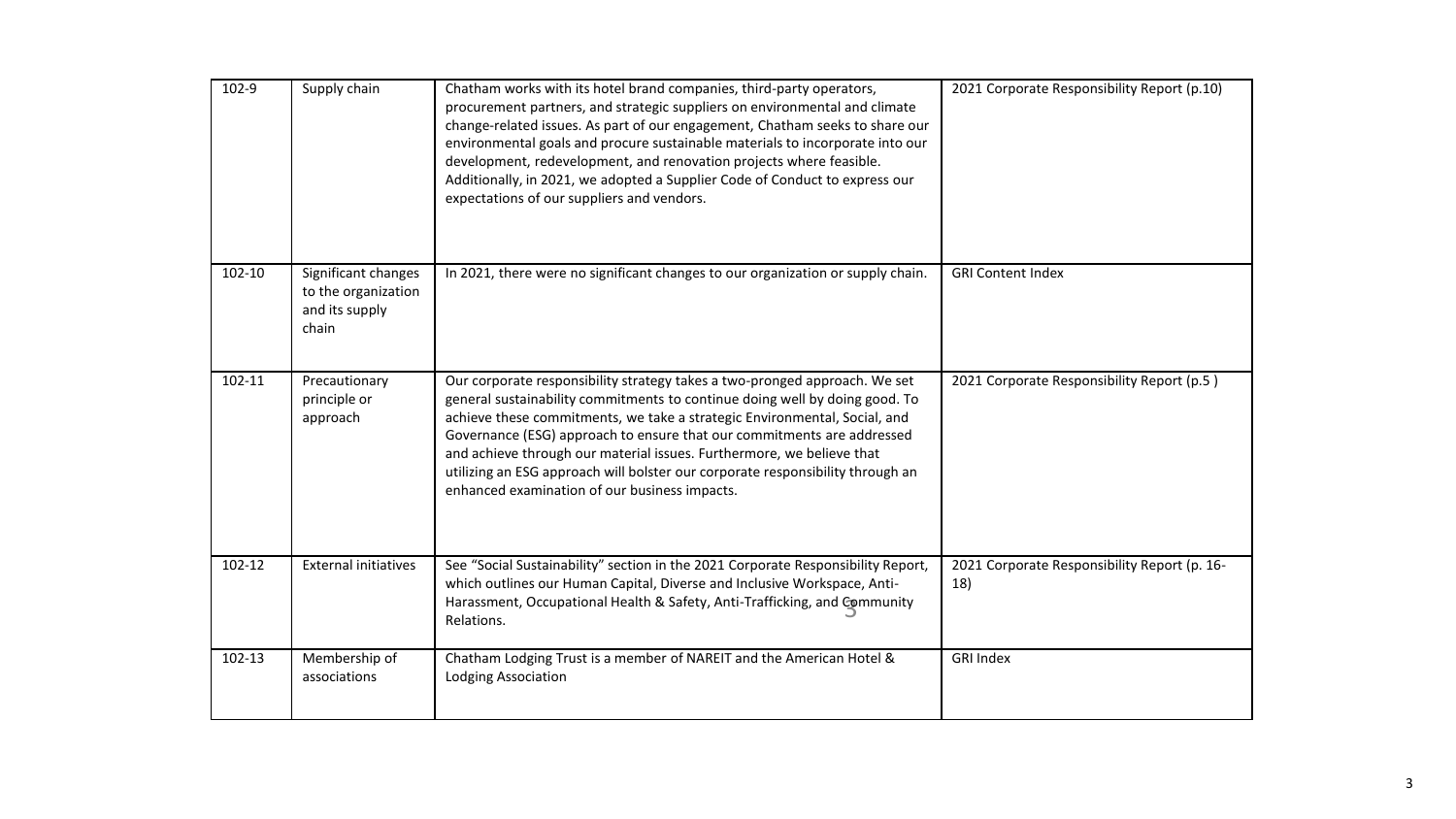| <b>Strategy</b> |                                                                  |                                                                                                                                                                                                                                                                                                                                                                                                                                                                                                                                                                                                                                                                                                                                                                                                                                                                                                                                                                                                                                               |                                                                                                                             |
|-----------------|------------------------------------------------------------------|-----------------------------------------------------------------------------------------------------------------------------------------------------------------------------------------------------------------------------------------------------------------------------------------------------------------------------------------------------------------------------------------------------------------------------------------------------------------------------------------------------------------------------------------------------------------------------------------------------------------------------------------------------------------------------------------------------------------------------------------------------------------------------------------------------------------------------------------------------------------------------------------------------------------------------------------------------------------------------------------------------------------------------------------------|-----------------------------------------------------------------------------------------------------------------------------|
| 102-14          | Statement from<br>senior                                         | See the "Chairman's Message" section of the 2021 Corporate Responsibility Report<br>for a statement made by our Chairman, CEO, and President Jeffrey H. Fisher.                                                                                                                                                                                                                                                                                                                                                                                                                                                                                                                                                                                                                                                                                                                                                                                                                                                                               | 2021 Corporate Responsibility Report (p. 2)                                                                                 |
|                 | decision-maker                                                   |                                                                                                                                                                                                                                                                                                                                                                                                                                                                                                                                                                                                                                                                                                                                                                                                                                                                                                                                                                                                                                               |                                                                                                                             |
| 102-15          | Key impacts,<br>risks and<br>opportunities                       | In our 2021 10-K, we identify risk factors that pose a significant risk to our business.<br>In 2021, we conducted a portfolio wide assessment of water risk, climate risk,<br>biodiversity proximity, socio-economic indicators, and transition risk of regulation<br>and policy via research of relevant local policies for the hospitality portfolio.<br>Additional information on climate related risks is available in our Task Force for<br>Climate-Related Financial Disclosures (TCFD).<br>In addition, Chatham's executive management team collects and formulates<br>relevant data and information and shares recommendations to the Nominating and<br>Corporate Governance Committee that adopts measures and reports periodically to<br>the Board of Trustees. The Nominating and Corporate Governance Committee of<br>the Board of Trustees have primary responsibility for reviewing and refining our ESG<br>policies, which prescribes the implementation, management, and enhancement of<br>environmental and social programs. | 2020 Corporate Responsibility Report (p. 7)<br><b>Task Force for Climate-Related Financial</b><br><b>Disclosures (TCFD)</b> |
|                 | <b>Ethics and integrity</b>                                      |                                                                                                                                                                                                                                                                                                                                                                                                                                                                                                                                                                                                                                                                                                                                                                                                                                                                                                                                                                                                                                               |                                                                                                                             |
| 102-16          | Values,<br>principles,<br>Standards, and<br>norms of<br>behavior | As a Company, we intend to maintain the highest standards of ethical business<br>practices and compliance with all laws and regulations applicable to our business. In<br>turn, we have adopted a corporate code of ethics relating to the conduct of our<br>business by our employees, officers, and trustees. Furthermore, our Board of<br>Trustees has established an Audit Committee, Compensation Committee, and a<br>Nominating and Corporate Governance Committee to provide organizational<br>structure and to adapt to a changing business landscape sustainably. 1<br>This Code of Conduct covers a wide range of business practices and procedures and<br>is intended to supplement existing policies. It is important that you read and<br>understand it. It does not cover every issue that may arise, but it sets out basic<br>principles to guide all employees, officers, and trustees of the Company.                                                                                                                        | <b>Code of Business Conduct and Ethics</b><br>2020 Corporate Responsibility Report (p. 8)                                   |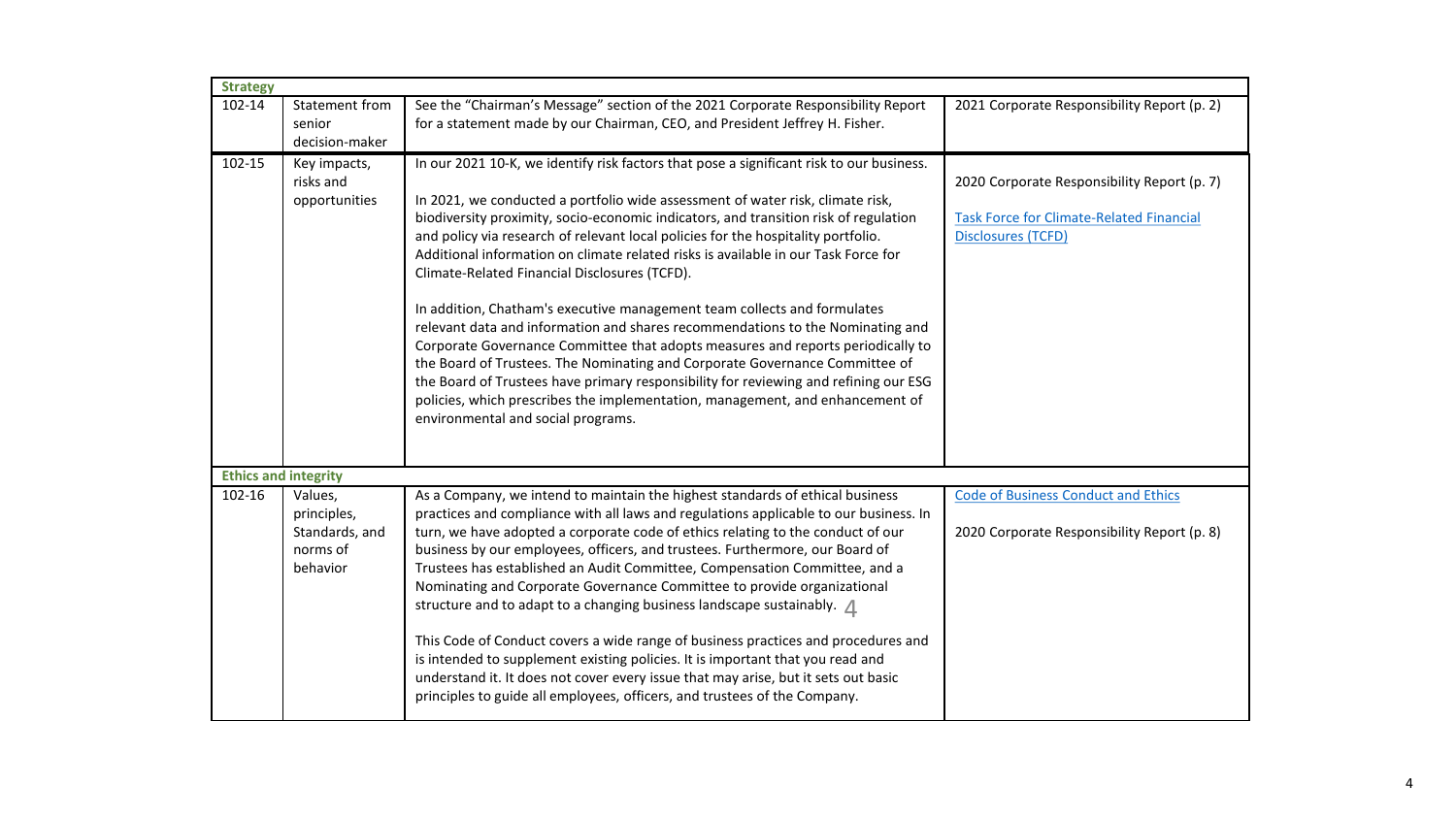| 102-17 | Mechanisms for<br>advice and<br>concerns about<br>ethics | We are firmly committed to providing equal opportunity in all aspects of<br>employment and will not tolerate any illegal discrimination of harassment of any<br>kind by co-workers, supervisors, customers, or vendors. This applies to recruiting,<br>hiring, promotion, compensation, termination, and other employment actions.<br>Examples of prohibited conduct include making derogatory comments based on<br>racial or ethnic characteristics or unwelcome sexual advances.<br>Each employee has responsibility for maintaining a safe and healthy workplace for<br>all employees by (i) following occupational safety and health rules, (ii) complying<br>with loss prevention programs and (iii) immediately reporting to the employee's<br>supervisor accidents, injuries and unsafe equipment, practices, or conditions.<br>Violence and threatening behavior are not permitted. Employees should report to<br>work in condition to perform their duties, free from the influence of illegal drugs or<br>alcohol. The use of illegal drugs in the workplace will not be tolerated.                                                                                    | Code of Business Conduct and Ethics (p.4-5)<br>2021 Corporate Responsibility Report (p.25) |
|--------|----------------------------------------------------------|----------------------------------------------------------------------------------------------------------------------------------------------------------------------------------------------------------------------------------------------------------------------------------------------------------------------------------------------------------------------------------------------------------------------------------------------------------------------------------------------------------------------------------------------------------------------------------------------------------------------------------------------------------------------------------------------------------------------------------------------------------------------------------------------------------------------------------------------------------------------------------------------------------------------------------------------------------------------------------------------------------------------------------------------------------------------------------------------------------------------------------------------------------------------------------|--------------------------------------------------------------------------------------------|
|        | <b>Governance Structure</b>                              |                                                                                                                                                                                                                                                                                                                                                                                                                                                                                                                                                                                                                                                                                                                                                                                                                                                                                                                                                                                                                                                                                                                                                                                  |                                                                                            |
| 102-18 | Governance<br>Structure                                  | As a Company, we intend to maintain the highest standards of ethical business<br>practices and compliance with all laws and regulations applicable to our business. In<br>turn, we have adopted a corporate code of ethics relating to the conduct of our<br>business by our employees, officers, and trustees. Furthermore, our Board of<br>Trustees has established an Audit Committee, Compensation Committee,<br>Nominating and Corporate Governance Committee and an ESG Committee to<br>provide organizational structure and to adapt to a changing business landscape<br>sustainably.<br>In February 2022, the Board of Trustees established an Environmental, Social and<br>Governance (ESG) Committee. The ESG Committee consists of three trustees - and<br>two non-trustees and provides ESG oversight to the Company and reports to the full<br>Board of Trustees. This new committee oversees and advises the Board on the<br>Company's goals, strategies, and commitments related to sustainability and ESG,<br>including climate risks and opportunities, human rights and human capital<br>management, community and social impact, and diversity and inclusion. | 2021 Corporate Responsibility Report (p.10)                                                |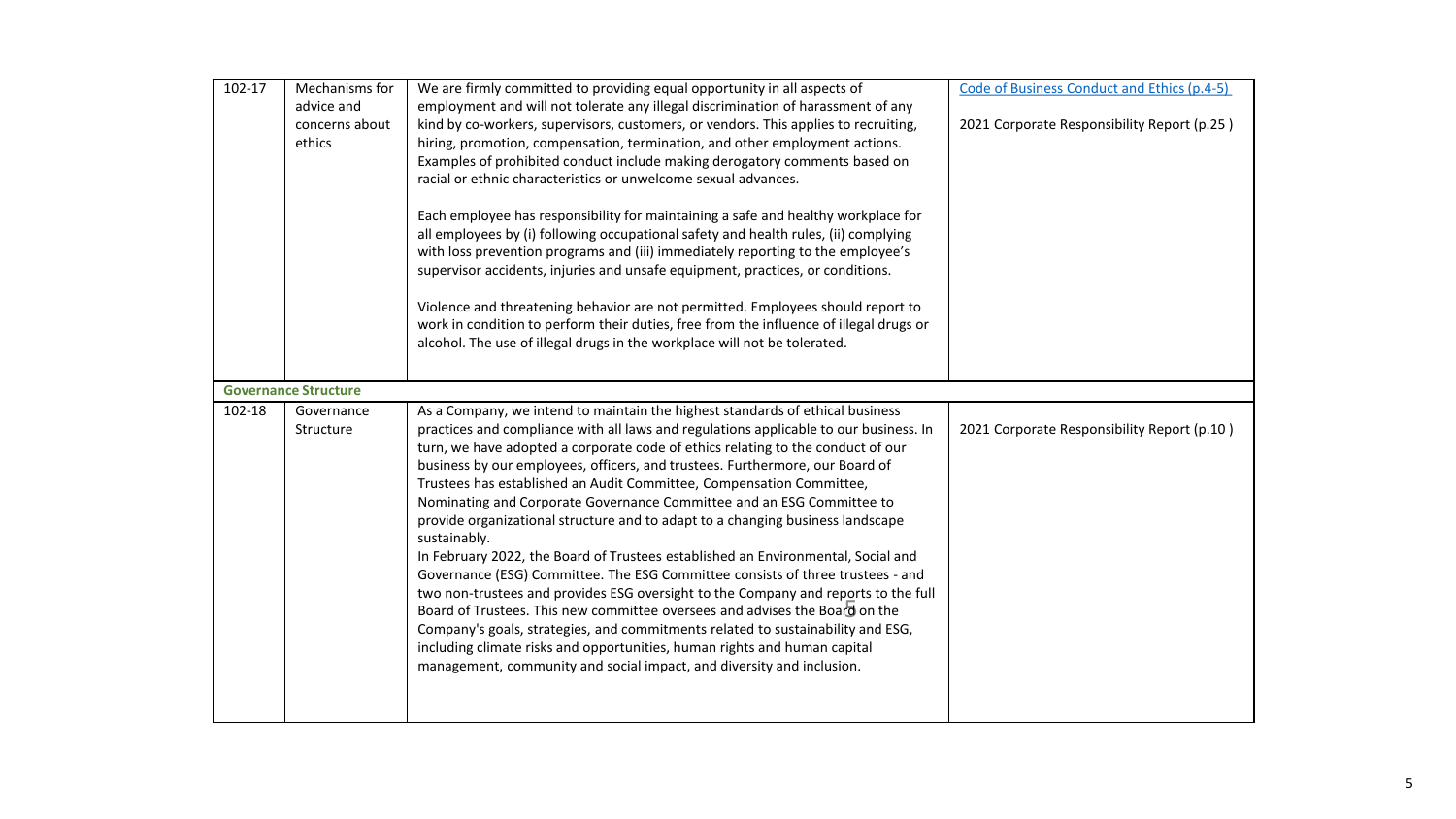| 102-19 | Delegating<br>authority                                                                      | Chatham's Board of Trustees has overall responsibility for overseeing risk<br>management with a focus on the more significant risks facing the Company. The<br>Board of Trustees takes an active and informed role in the Company's risk<br>management policies and strategies. At least annually, the Company's executive<br>officers who are responsible for the Company's day-to-day risk management<br>practices present to the Board of Trustees a comprehensive report on the material<br>risks to the Company, including credit risk, liquidity risk, information security risk,<br>and environmental risks, including climate risk. At that time, the management<br>team also reviews with the Board of Trustees the Company's risk mitigation policies<br>and strategies specific to each risk that is identified.                                                                         | <b>Task Force for Climate-Related Financial</b><br><b>Disclosures (TCFD)</b> |
|--------|----------------------------------------------------------------------------------------------|-----------------------------------------------------------------------------------------------------------------------------------------------------------------------------------------------------------------------------------------------------------------------------------------------------------------------------------------------------------------------------------------------------------------------------------------------------------------------------------------------------------------------------------------------------------------------------------------------------------------------------------------------------------------------------------------------------------------------------------------------------------------------------------------------------------------------------------------------------------------------------------------------------|------------------------------------------------------------------------------|
| 102-20 | Executive-level<br>responsibility<br>for economic,<br>environmental,<br>and social<br>topics | Chatham's Executive Officers (management) are responsible for the day-to-day<br>management of risks we face, including climate risk and opportunities. The Officers<br>collect and formulate relevant data and information and share recommendations to<br>the Nominating and Corporate Governance (NCG) Committee and the ESG<br>Committee that adopt measures and report periodically to the Board of Trustees. If<br>necessary, the Board of Trustees may delegate specific risk management tasks to<br>the Officers or a committee. Throughout the year, management monitors the<br>Company's risk profile and updates the Board of Trustees as new material risks are<br>identified or the aspects of a risk previously presented to the Board of Trustees<br>materially change. Chatham formed an ESG committee in 2022 that reports directly<br>to the Board of Trustees at least quarterly. | <b>Task Force for Climate-Related Financial</b><br><b>Disclosures (TCFD)</b> |
| 102-22 | Composition of<br>the highest<br>governance<br>body and its<br>committees                    | Chatham's Board of Trustees is comprised of eight members, of which seven are<br>independent.<br>6                                                                                                                                                                                                                                                                                                                                                                                                                                                                                                                                                                                                                                                                                                                                                                                                  | <b>Board of Trustees</b><br>2021 Corporate Responsibility Report (p.10)      |
| 102-23 | Chair of the<br>highest<br>governance<br>body                                                | Chairman, Chief Executive Officer and President Jeffrey H. Fisher                                                                                                                                                                                                                                                                                                                                                                                                                                                                                                                                                                                                                                                                                                                                                                                                                                   | <b>Board of Trustees</b>                                                     |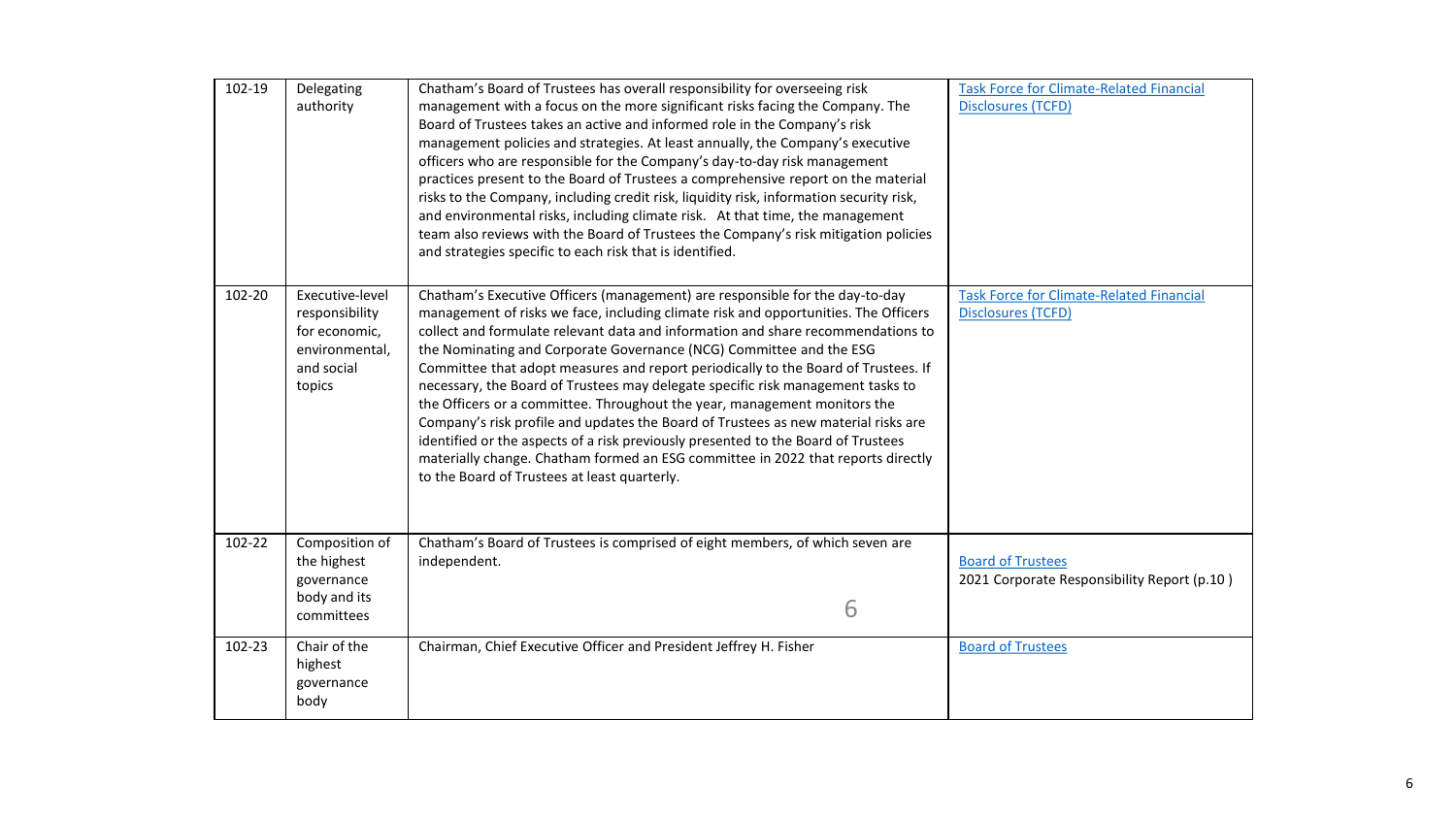| 102-24 | Nominating and<br>selecting the<br>highest<br>governance<br>body | The Nominating & Governance Committee ("Governance Committee") of the Board is<br>responsible for reviewing with the Board the requisite skills and characteristics of new Board<br>members as vacancies occur. The Governance Committee shall also be responsible for<br>reviewing with the Board, on an annual basis, an assessment of (i) the composition of the<br>Board as a whole, (ii) whether a majority of the trustees are "independent" and (iii) the<br>trustees' diversity, age, skills, and experience in the context of the Board's needs. Nominees<br>for trusteeship will be reviewed in connection with this assessment. Nominees for trusteeship<br>will be selected by the Governance Committee in accordance with the policies and principles in<br>its charter. The invitation to join the Board should be extended by the Board itself, by the<br>Chairman of the Governance Committee and the Chairman of the Board. | <b>Charter of the Nomination and</b><br>Governance Committee of the<br>Board of Directors (p.1)<br><b>Nominating and Governance</b><br><b>Committee Policy Regarding</b><br><b>Qualification and Nomination of</b><br><b>Director Candidates and Board</b><br>Profile (p.1) |
|--------|------------------------------------------------------------------|----------------------------------------------------------------------------------------------------------------------------------------------------------------------------------------------------------------------------------------------------------------------------------------------------------------------------------------------------------------------------------------------------------------------------------------------------------------------------------------------------------------------------------------------------------------------------------------------------------------------------------------------------------------------------------------------------------------------------------------------------------------------------------------------------------------------------------------------------------------------------------------------------------------------------------------------|-----------------------------------------------------------------------------------------------------------------------------------------------------------------------------------------------------------------------------------------------------------------------------|
|        |                                                                  | The Board believes that the Board should be of sufficient size to include a range of substantive<br>experience but not so large as to impede its efficient operation. The Board presently has eight<br>(8) members. It is the sense of the Board that a size of six (6) to nine (9) is appropriate and<br>most effective. The Board would be willing to expand to a somewhat larger size, however, to<br>accommodate the availability of an outstanding candidate. The Board also recognizes that a<br>change in circumstance may warrant expanding or decreasing the size of the Board.                                                                                                                                                                                                                                                                                                                                                     |                                                                                                                                                                                                                                                                             |
| 102-25 | Conflicts of<br>interest                                         | Conflicts of interest are prohibited as a matter of Company policy, except under guidelines<br>approved by the Board of Trustees. Any employee, officer or trustee who becomes aware of a<br>conflict or a potential or apparent conflict should bring it to the attention of supervisor,<br>manager, or other appropriate personnel (and should consult the procedures described in<br>Section XIII of the Code of Business Conduct and Ethics).                                                                                                                                                                                                                                                                                                                                                                                                                                                                                            | <b>Code of Business Conduct and</b><br>Ethics (p.3)                                                                                                                                                                                                                         |
| 102-28 | Evaluating the<br>highest<br>governance<br>body's<br>performance | The Board of Trustees will conduct an annual self-evaluation to determine whether it and its<br>committees are functioning effectively. The Governance Committee will receive comments<br>from all trustees and report annually to the Board with an assessment of the Board's<br>performance. This will be discussed with the full Board following the end of each fiscal year.<br>The assessment will focus on the Board's contribution to the Company and specifically focus<br>on areas in which the Board or management believes that the Board can improve. The annual<br>self-evaluation will address the performance of the board as a whole, each of the three<br>committees and each of the individual Board members.                                                                                                                                                                                                              | <b>Corporate Governance Guidelines</b>                                                                                                                                                                                                                                      |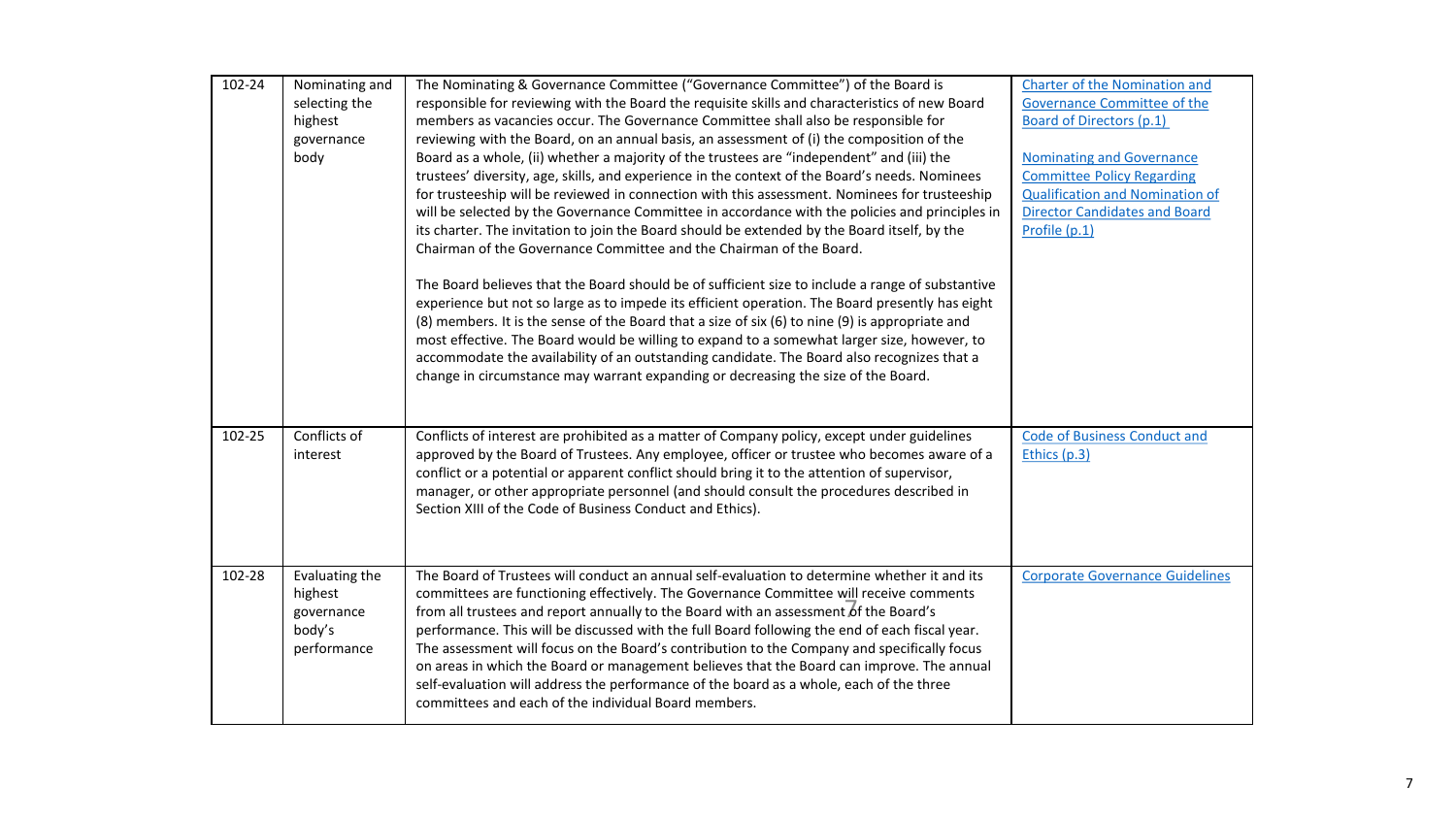| 102-35                    | Remuneration<br>policies                                                                                                                                                                                                                                                                    | Our annual Proxy Statement outlines the Company's remuneration policies. The Compensation<br>Committee oversees risks relating to remuneration of our officers and employees.                                                                                                                                     | 2021 Proxy Statement                              |
|---------------------------|---------------------------------------------------------------------------------------------------------------------------------------------------------------------------------------------------------------------------------------------------------------------------------------------|-------------------------------------------------------------------------------------------------------------------------------------------------------------------------------------------------------------------------------------------------------------------------------------------------------------------|---------------------------------------------------|
| 102-36                    | Process for<br>determining<br>remuneration                                                                                                                                                                                                                                                  | Our annual Proxy Statement outlines the Company's process for determining remuneration.                                                                                                                                                                                                                           | 2021 Proxy Statement                              |
|                           | <b>Stakeholder Engagement</b>                                                                                                                                                                                                                                                               |                                                                                                                                                                                                                                                                                                                   |                                                   |
| 102-40                    | List of<br>stakeholder<br>groups                                                                                                                                                                                                                                                            | Our stakeholders include our investors, board of trustees, operating partners & hotel brands, tenants,<br>employees, local communities, and suppliers.                                                                                                                                                            | 2021 Corporate<br>Responsibility Report (p.<br>9) |
| 102-41                    | Collective<br>bargaining<br>agreements                                                                                                                                                                                                                                                      | None of our employees are represented by a collective bargaining agreement, however, certain hotel<br>2021 Annual Report<br>level employees of Island Hospitality Management (IHM) are represented under a collective bargaining<br>agreement.                                                                    |                                                   |
| 102-42                    | Identifying and<br>selecting<br>stakeholders                                                                                                                                                                                                                                                | Our identified stakeholders are selected by determining the groups or individuals that are directly<br>impacted by our business or directly impact our company.                                                                                                                                                   | <b>GRI Content Index</b>                          |
| 102-43                    | Approach to<br>stakeholder<br>engagement                                                                                                                                                                                                                                                    | We recognize that our Company's success relies on positive relations with all our stakeholders, including<br>our investors, board trustees, operating partners and tenants, employees, local communities, and<br>suppliers. As such, we have ongoing efforts to engage them to understand their interests better. | 2021 Corporate<br>Responsibility Report (p.<br>9) |
| <b>Reporting Practice</b> |                                                                                                                                                                                                                                                                                             |                                                                                                                                                                                                                                                                                                                   |                                                   |
| 102-45                    | All properties within the Chatham portfolio are included in our Annual Report and 10-K filing. Our<br>Entities<br>included in the<br>sustainability disclosures include the properties that were in the portfolio for the entire reporting year.<br>consolidated<br>financial<br>statements |                                                                                                                                                                                                                                                                                                                   | 2021 Annual Report                                |
| 102-46                    | Defining report<br>content and<br>topic<br>boundaries                                                                                                                                                                                                                                       | Reporting content that has been defined considers topics of greatest importance to our company and<br>interest to our key stakeholders, including our investors.                                                                                                                                                  | <b>GRI Content Index</b>                          |
| 102-47                    | List of material<br>topics                                                                                                                                                                                                                                                                  | Material aspects are reported using the GRI Reporting Standards in the Specific Disclosures section of<br>the Content Index.                                                                                                                                                                                      | <b>GRI Content Index</b>                          |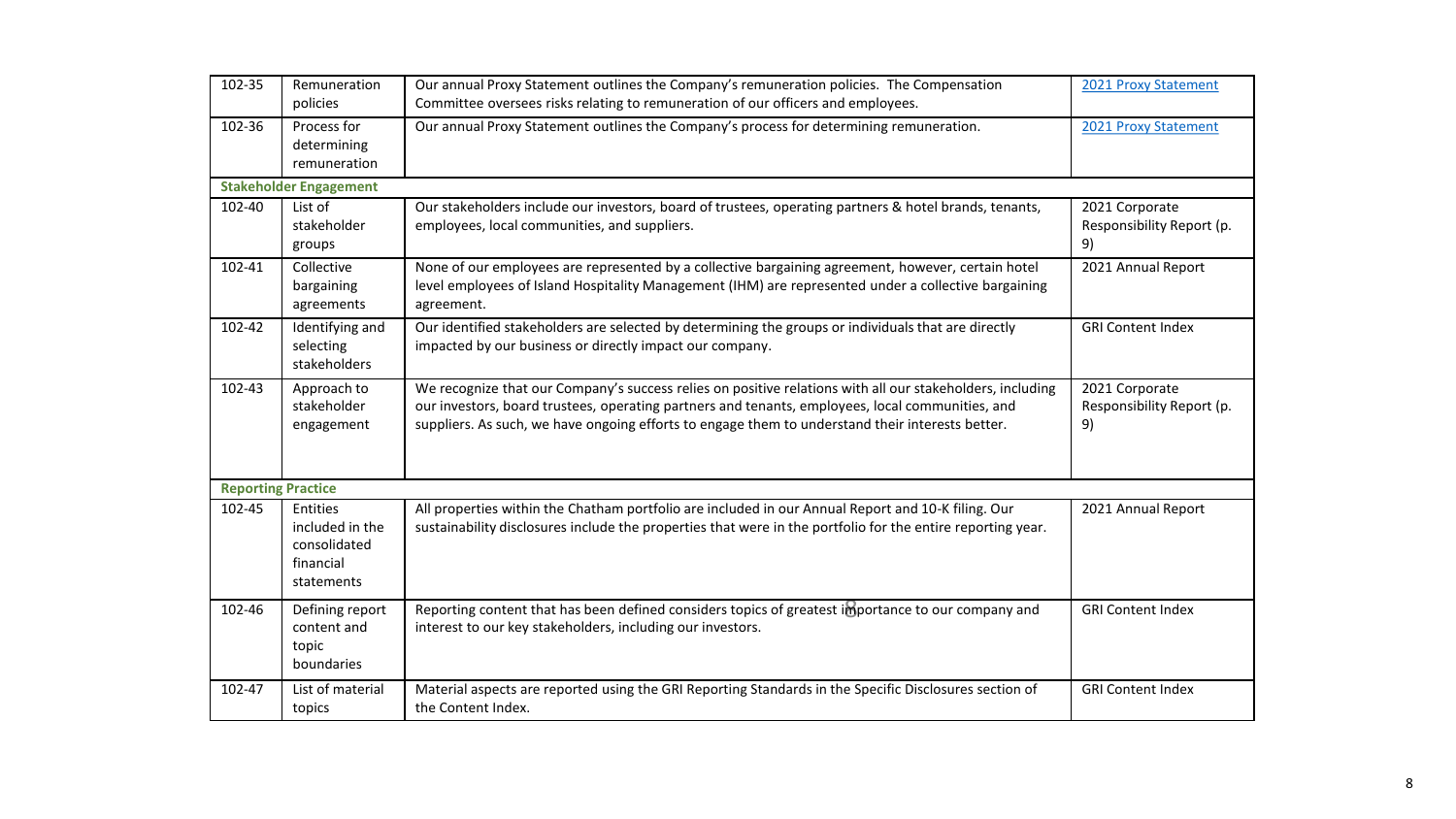| 102-48 | Restatements of<br>information                            | N/A                                                                                                        | <b>GRI Content Index</b>                                                 |
|--------|-----------------------------------------------------------|------------------------------------------------------------------------------------------------------------|--------------------------------------------------------------------------|
| 102-49 | Changes in<br>reporting                                   | N/A                                                                                                        |                                                                          |
| 102-50 | Reporting<br>Period                                       | Our reporting covers the calendar year 2021.                                                               | <b>GRI Content Index</b>                                                 |
| 102-51 | Date of most<br>recent report                             | 05/23/2022                                                                                                 | 2021 Corporate Responsibility Report (p.)                                |
| 102-52 | Reporting cycle                                           | We update our ESG disclosures on an annual basis.                                                          | 2021 Corporate Responsibility Report (p.)                                |
| 102-53 | Contact point<br>for questions<br>regarding the<br>report | Chatham Lodging Trust<br>222 Lakeview Avenue - Suite 200<br>West Palm Beach, Florida 33401<br>561-802-4477 | <b>Contact US</b>                                                        |
| 102-56 | External<br>assurance                                     | We are undergoing external assurance for the 2021 reporting year.                                          | <b>GRI Content Index</b><br>2021 Corporate Responsibility Report (p. 22) |

9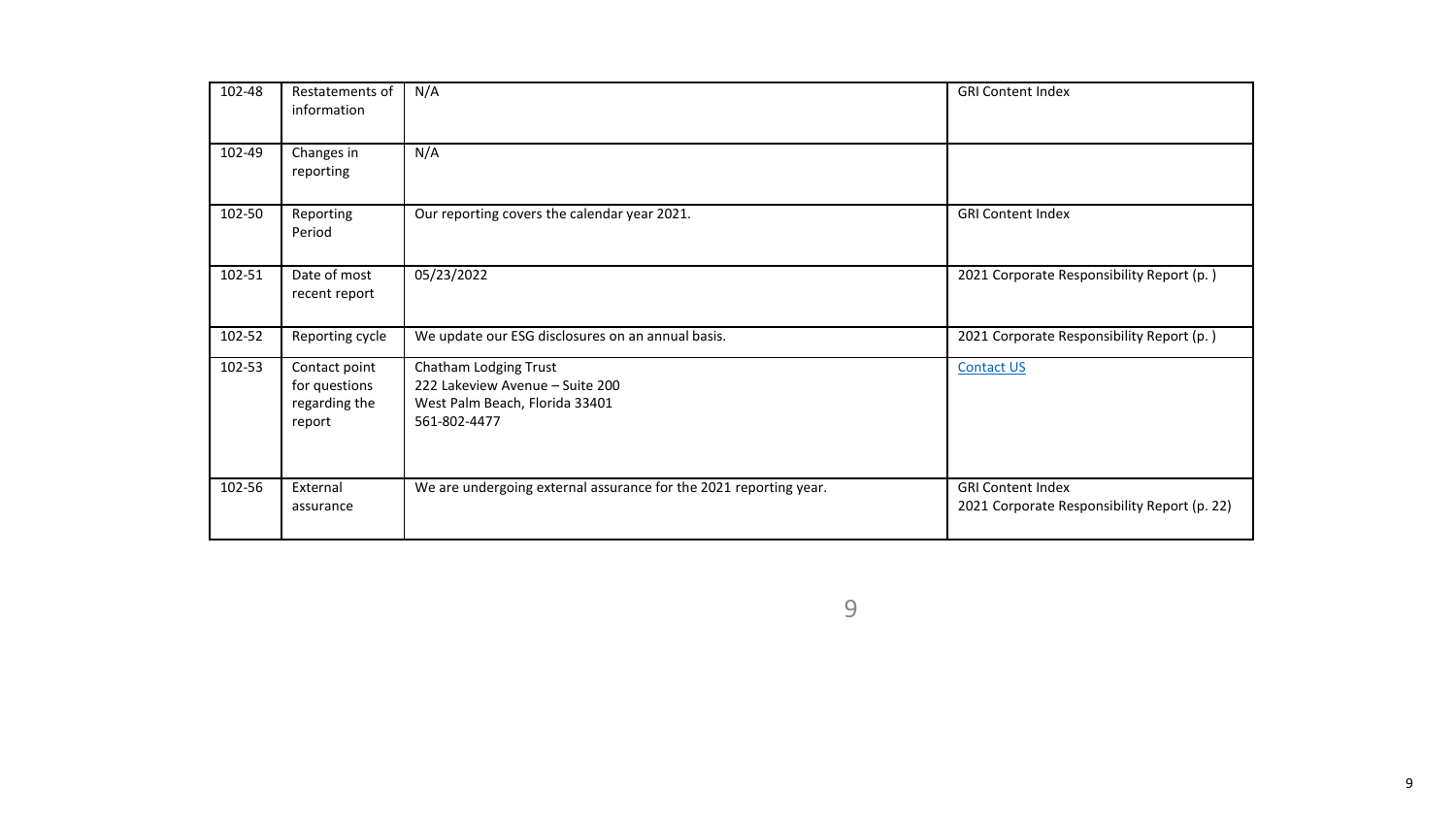### Management Approach Disclosures – Economic

| Number                      | Description                                                                                | Response / Disclosure                                                                                                                                                                                                                                                                                                                                                                                                                                                                                                                                                                                                                                | References                                                            |  |  |
|-----------------------------|--------------------------------------------------------------------------------------------|------------------------------------------------------------------------------------------------------------------------------------------------------------------------------------------------------------------------------------------------------------------------------------------------------------------------------------------------------------------------------------------------------------------------------------------------------------------------------------------------------------------------------------------------------------------------------------------------------------------------------------------------------|-----------------------------------------------------------------------|--|--|
| <b>Economic Performance</b> |                                                                                            |                                                                                                                                                                                                                                                                                                                                                                                                                                                                                                                                                                                                                                                      |                                                                       |  |  |
| 103                         | Management<br>Approach                                                                     | Chatham Lodging Trust ("Chatham") is a self-advised, publicly-traded real<br>estate investment trust focused primarily on investing in upscale extended-<br>stay hotels and premium-branded, select-service hotels. Our high-quality<br>hotels are located in major markets with high barriers to entry, near primary<br>demand generators for both business and leisure guests. Our primary<br>objective is to generate attractive returns for our shareholders through<br>investing in hotel properties at prices that provide strong returns on invested<br>capital, paying meaningful dividends, and generating long-term value<br>appreciation. | 2021 Corporate Responsibility Report (pg. 4)                          |  |  |
| $201 - 1$                   | Direct economic<br>value generated and<br>distributed                                      | Chatham's total revenues for fiscal year 2021 were \$203,975,000.<br>Economic value generated is distributed to our shareholders, employees, and<br>suppliers.                                                                                                                                                                                                                                                                                                                                                                                                                                                                                       | 2021 Annual Report                                                    |  |  |
| $201-2$                     | Financial<br>implications and<br>other risks and<br>opportunities due to<br>climate change | Chatham performs assessments throughout the Company to identify and<br>effectively mitigate risks, including those related to climate change.<br>A list of financial implications and other risks and opportunities due to climate<br>change is located in our Task Force for Climate-Related Financial Disclosures<br>(TCFD).                                                                                                                                                                                                                                                                                                                       | <b>Task Force for Climate-Related Financial</b><br>Disclosures (TCFD) |  |  |
|                             | <b>Indirect Economic Impacts</b>                                                           |                                                                                                                                                                                                                                                                                                                                                                                                                                                                                                                                                                                                                                                      |                                                                       |  |  |
| $203-1$                     | Infrastructure                                                                             | In 2021, our combined Chatham and Island corporate employees' giving and                                                                                                                                                                                                                                                                                                                                                                                                                                                                                                                                                                             | 2021 Corporate Responsibility Report (pg. 19                          |  |  |
|                             |                                                                                            | $\mathbf{r}$ , $\mathbf{r}$ , $\mathbf{r}$ , $\mathbf{r}$ , $\mathbf{r}$ , $\mathbf{r}$ , $\mathbf{r}$ , $\mathbf{r}$ , $\mathbf{r}$ , $\mathbf{r}$ , $\mathbf{r}$ , $\mathbf{r}$ , $\mathbf{r}$ , $\mathbf{r}$ , $\mathbf{r}$ , $\mathbf{r}$ , $\mathbf{r}$ , $\mathbf{r}$ , $\mathbf{r}$ , $\mathbf{r}$ ,                                                                                                                                                                                                                                                                                                                                          |                                                                       |  |  |

|                        |                                                                                            | demand generators for both business and leisure guests. Our primary<br>objective is to generate attractive returns for our shareholders through<br>investing in hotel properties at prices that provide strong returns on invested<br>capital, paying meaningful dividends, and generating long-term value<br>appreciation.    |                                                                       |
|------------------------|--------------------------------------------------------------------------------------------|--------------------------------------------------------------------------------------------------------------------------------------------------------------------------------------------------------------------------------------------------------------------------------------------------------------------------------|-----------------------------------------------------------------------|
| $201 - 1$              | Direct economic<br>value generated and<br>distributed                                      | Chatham's total revenues for fiscal year 2021 were \$203,975,000.<br>Economic value generated is distributed to our shareholders, employees, and<br>suppliers.                                                                                                                                                                 | 2021 Annual Report                                                    |
| $201-2$                | Financial<br>implications and<br>other risks and<br>opportunities due to<br>climate change | Chatham performs assessments throughout the Company to identify and<br>effectively mitigate risks, including those related to climate change.<br>A list of financial implications and other risks and opportunities due to climate<br>change is located in our Task Force for Climate-Related Financial Disclosures<br>(TCFD). | <b>Task Force for Climate-Related Financial</b><br>Disclosures (TCFD) |
|                        | <b>Indirect Economic Impacts</b>                                                           |                                                                                                                                                                                                                                                                                                                                |                                                                       |
| $203-1$                | Infrastructure<br>investments and<br>services supported                                    | In 2021, our combined Chatham and Island corporate employees' giving and<br>volunteerism has amounted to 141 volunteer hours, 85 lbs of food donated,<br>1125 meals donated, 226 young people impacted, \$5,000 raised for<br>organizations.                                                                                   | 2021 Corporate Responsibility Report (pg. 19)                         |
| <b>Anti-Corruption</b> |                                                                                            |                                                                                                                                                                                                                                                                                                                                |                                                                       |
| $205 - 1$              | Operations assessed<br>for risks related to<br>corruption                                  | Chatham regularly monitors Company operations for risks related to<br>corruption.                                                                                                                                                                                                                                              | Code of Business Conduct and Ethics                                   |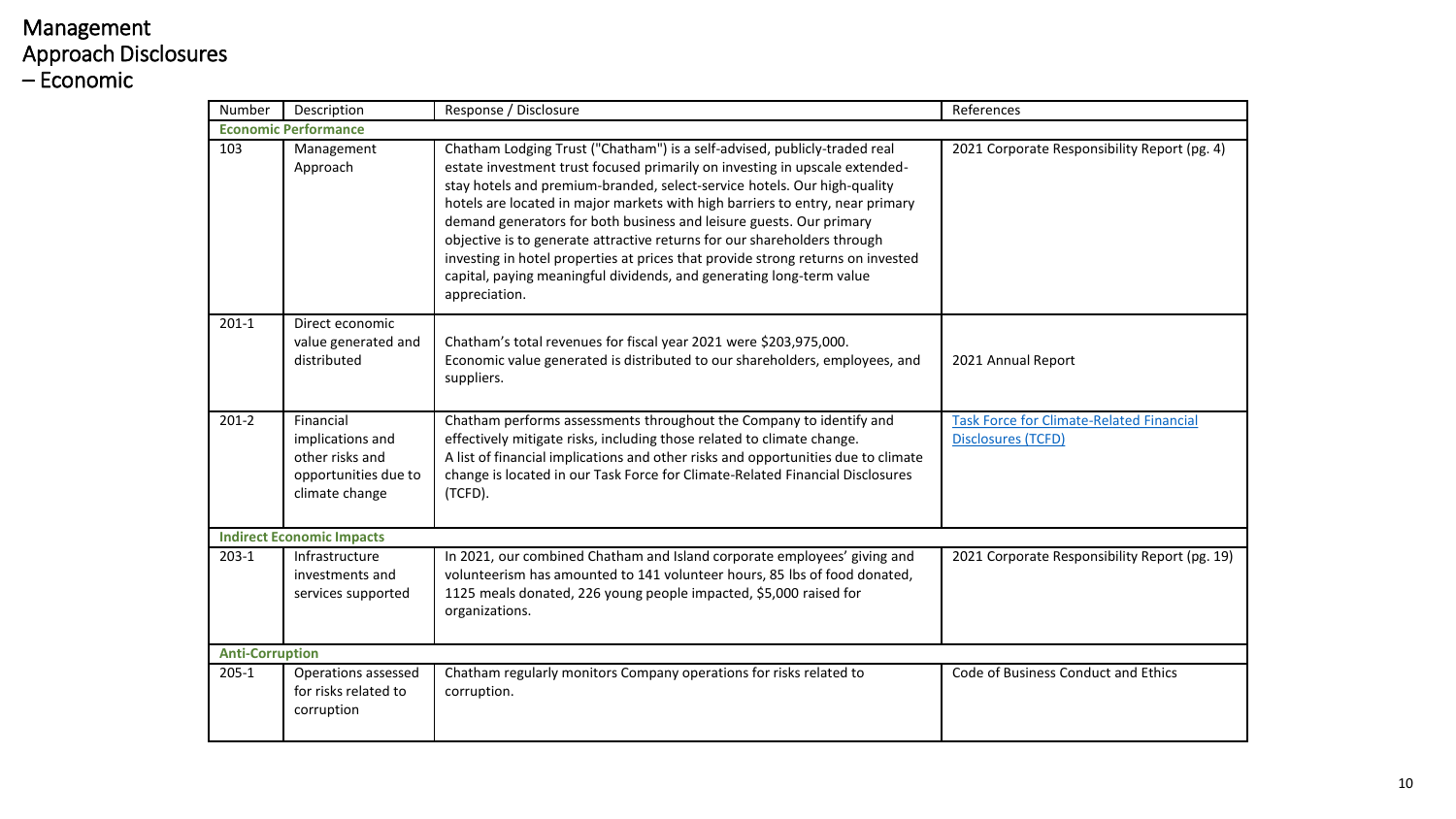| $205 - 2$ | Communication and   | From time to time the Company holds information and training sessions to | Code of Business Conduct and Ethics |
|-----------|---------------------|--------------------------------------------------------------------------|-------------------------------------|
|           | training on anti-   | promote compliance with laws, rules and regulations.                     |                                     |
|           | corruption policies |                                                                          |                                     |
|           | and procedures      |                                                                          |                                     |
| $205 - 3$ | Confirmed incidents | No known incidents of corruption during this reporting cycle.            | <b>GRI Content Index</b>            |
|           | of corruption and   |                                                                          |                                     |
|           | actions taken       |                                                                          |                                     |

#### **Management Approach Disclosures: Environmental**

| Number                     | Description                                         | Response / Disclosure                                                                                                                                                                                                                                                                                                                                 | References                                       |  |
|----------------------------|-----------------------------------------------------|-------------------------------------------------------------------------------------------------------------------------------------------------------------------------------------------------------------------------------------------------------------------------------------------------------------------------------------------------------|--------------------------------------------------|--|
| <b>Energy</b>              |                                                     |                                                                                                                                                                                                                                                                                                                                                       |                                                  |  |
| 103                        | Management<br>Approach                              | At Chatham, we recognize the importance of environmental stewardship in<br>driving long-term shareholder value and creating a portfolio of resilient<br>hotels. We undertake a multi-stakeholder approach to our hotels'<br>environmental stewardship through the ongoing engagement of our third-<br>party operating partners and energy consultant. | 2021 Corporate Responsibility Report (pg.<br>13) |  |
| $302 - 1$                  | Energy<br>consumption<br>within the<br>organization | In 2021, total energy consumption was 82,527.56 megawatt-hours.                                                                                                                                                                                                                                                                                       | <b>ESG Performance</b>                           |  |
| $302 - 3$                  | Energy intensity                                    | In 2021, total energy intensity was 18.31 kilowatt-hours per square foot.                                                                                                                                                                                                                                                                             | <b>ESG Performance</b>                           |  |
| $302 - 4$                  | Reduction of<br>energy<br>consumption               | In 2021, we saw a -16.4% reduction in energy consumption from 2017.                                                                                                                                                                                                                                                                                   | <b>ESG Performance</b>                           |  |
| <b>Water and Effluents</b> |                                                     |                                                                                                                                                                                                                                                                                                                                                       |                                                  |  |
| $303 - 5$                  | Water<br>consumption                                | In 2021, total water consumption was 175,810 kilogallons.                                                                                                                                                                                                                                                                                             | <b>ESG Performance</b>                           |  |
| <b>Emissions</b>           |                                                     |                                                                                                                                                                                                                                                                                                                                                       |                                                  |  |
| $305 - 1$                  | Scope 1 emissions                                   | In 2021, scope 1 emissions were 5,632,380 kgCO2e.                                                                                                                                                                                                                                                                                                     | <b>ESG Performance</b>                           |  |
| $305 - 2$                  | Scope 2 emissions                                   | In 2021, scope 2 emissions 17,622,493 kgCO2e.                                                                                                                                                                                                                                                                                                         | <b>ESG Performance</b>                           |  |
| $305 - 4$                  | Greenhouse gas<br>intensity (GHG)                   | In 2021, greenhouse gas emissions were 5.16 kgCO2e per square foot.                                                                                                                                                                                                                                                                                   | <b>ESG Performance</b>                           |  |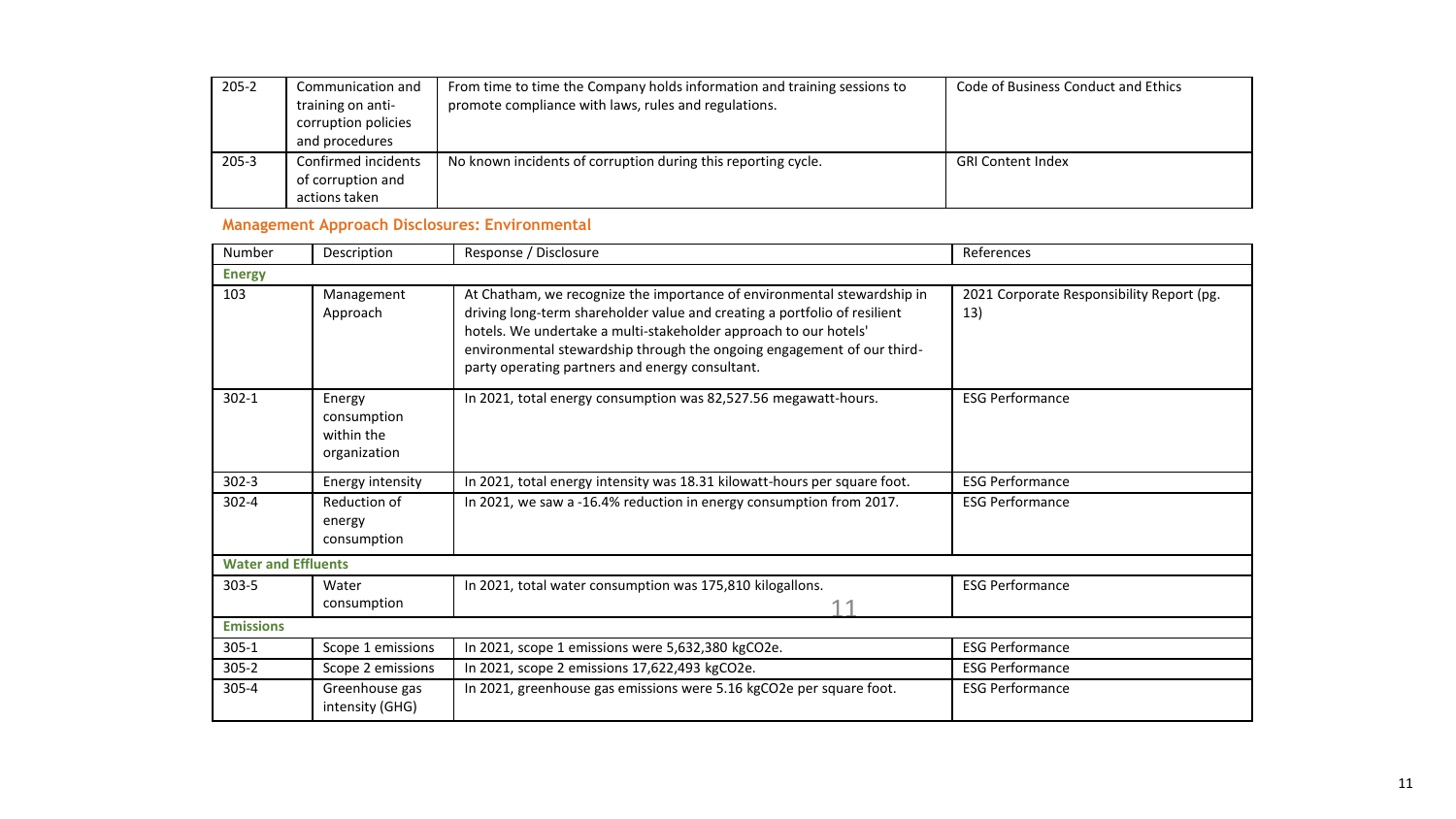#### **Effluents and Waste**

| $306-2$ | Waste by type and | $\vert$ In 2021, total waste was 2,114 US tons. | <b>ESG Performance</b> |
|---------|-------------------|-------------------------------------------------|------------------------|
|         | disposal method   | 1,622 US tons, or 76.7%, was Landfilled.        |                        |
|         |                   | 492 US tons, or 23.3%, was recycled.            |                        |
|         |                   |                                                 |                        |

#### **Management Approach Disclosures: Social**

| Number            | Description                                                                                                       | Response / Disclosure                                                                                                                                                                                                                                                                                                                                                                                                                                                                                                                                                                                                                                                                                                                                                                                                                                                                                                                                                                                                                                                                                                                                                                                                                                                                                             | References                                          |  |
|-------------------|-------------------------------------------------------------------------------------------------------------------|-------------------------------------------------------------------------------------------------------------------------------------------------------------------------------------------------------------------------------------------------------------------------------------------------------------------------------------------------------------------------------------------------------------------------------------------------------------------------------------------------------------------------------------------------------------------------------------------------------------------------------------------------------------------------------------------------------------------------------------------------------------------------------------------------------------------------------------------------------------------------------------------------------------------------------------------------------------------------------------------------------------------------------------------------------------------------------------------------------------------------------------------------------------------------------------------------------------------------------------------------------------------------------------------------------------------|-----------------------------------------------------|--|
| <b>Employment</b> |                                                                                                                   |                                                                                                                                                                                                                                                                                                                                                                                                                                                                                                                                                                                                                                                                                                                                                                                                                                                                                                                                                                                                                                                                                                                                                                                                                                                                                                                   |                                                     |  |
| 103               | Management<br>Approach                                                                                            | At Chatham, we believe each of our employees contributes directly to our growth and<br>success. As such, we are firmly committed to providing equal opportunity in all aspects of<br>employment since our employees' diversity is an important asset for our Company. We also<br>strive to provide each employee with a safe and healthy work environment, which we aim<br>through setting rules for occupational health and safety, setting loss prevention programs,<br>and creating an environment of open communication. Additionally, we also strive to create<br>positive community relations in the communities where our hotel properties operate.                                                                                                                                                                                                                                                                                                                                                                                                                                                                                                                                                                                                                                                        | 2021 Corporate<br>Responsibility Report (pg.<br>18) |  |
| $401 - 2$         | Benefits provided<br>to fulltime<br>employees that are<br>not provided to<br>temporary or part-<br>time employees | We provide a competitive benefits package to all full-time employees, which includes health<br>and welfare benefits, such as medical, dental, disability insurance and life insurance benefits.<br>The plans under which these benefits are offered do not discriminate in scope, terms or<br>operation in favor of officers and trustees and are available to all full-time employees.<br>We have established and plan to maintain a retirement savings plan under section 401(k) of<br>the Internal Revenue Code of 1986, as amended (the "Code"). All eligible employees are able<br>to participate in our 401(k) Retirement Savings Plan, or 401(k) Plan, which allows such<br>employees to defer a portion of their compensation, within prescribed limits, on a pre-tax<br>basis through contributions to the 401(k) Plan. Our 401(k) Plan is intended to help our<br>employees save a portion of their cash compensation for retirement in a tax efficient manner.<br>We match employees' annual contributions, within prescribed 4mits, dollar for dollar up to<br>3% of each employee's compensation contributed and 50% of each employee's contributions<br>above such 3% threshold, up to 5% of such employee's compensation. The employee<br>matching contributions vest immediately to the employee. | 2022 Proxy Statement (pg.<br>36)                    |  |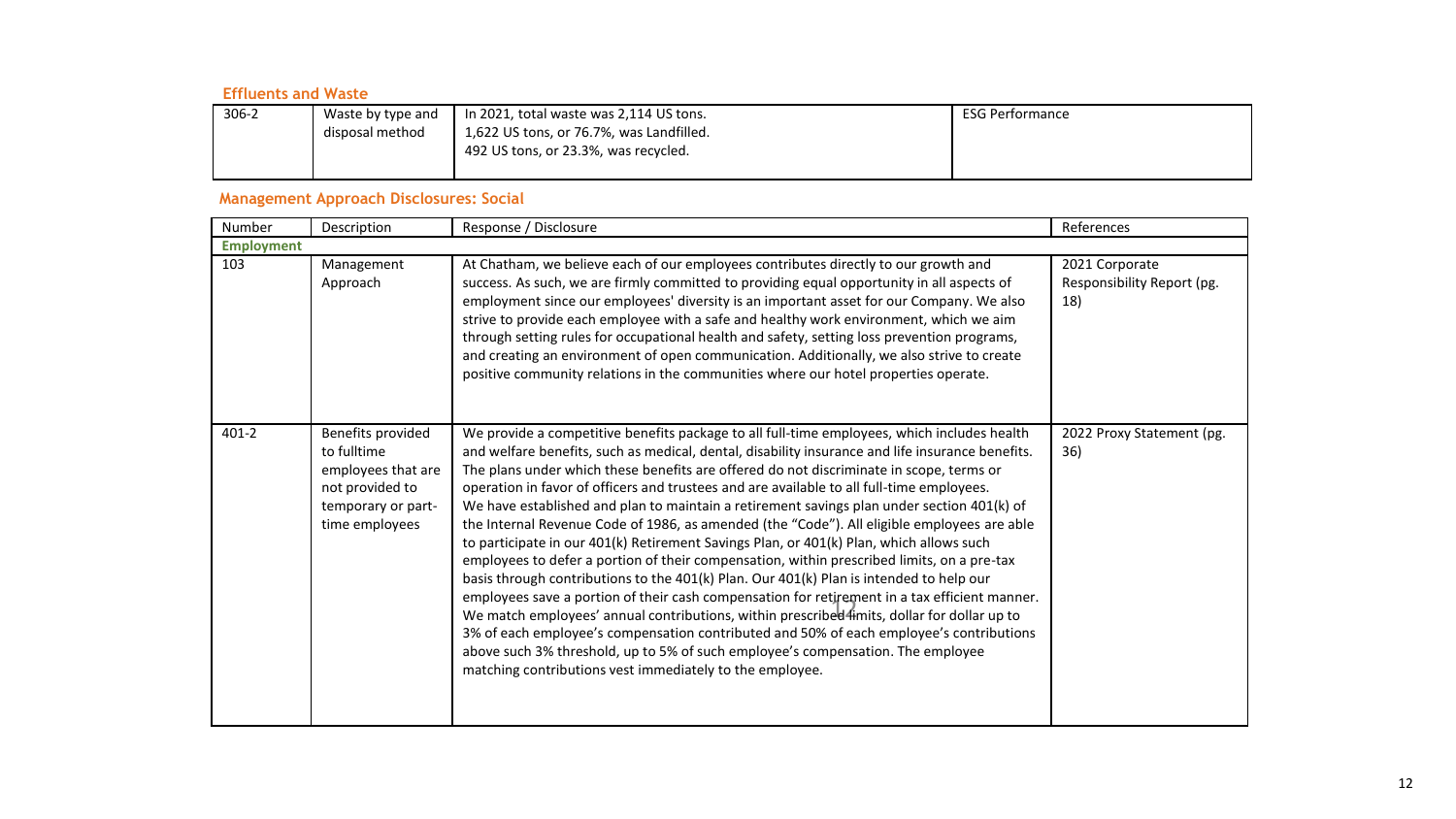| <b>Occupational Health &amp; Safety</b> |                                                                                                        |                                                                                                                                                                                                                                                                                                                                                                                                                                                                                                                                                                                      |                                                  |  |
|-----------------------------------------|--------------------------------------------------------------------------------------------------------|--------------------------------------------------------------------------------------------------------------------------------------------------------------------------------------------------------------------------------------------------------------------------------------------------------------------------------------------------------------------------------------------------------------------------------------------------------------------------------------------------------------------------------------------------------------------------------------|--------------------------------------------------|--|
| 403-6                                   | Promotion of<br>worker health                                                                          | Our policy is to provide a safe and healthy workplace and comply with<br>applicable safety and health laws and regulation, as well as internal<br>requirements. We work to provide and maintain a safe, healthy, and<br>productive workplace, in consultation with our employees, by addressing and<br>remediating identified risks of accidents, injury, and health impacts. To<br>maintain a healthy and safe workplace, some of our focus areas include<br>workplace security, forced labor and human trafficking, and sustainable and<br>livable work hours, wages and benefits. | 2021 Corporate Responsibility Report (pg.<br>19) |  |
| 403-9                                   | Work-related<br>injuries                                                                               | In 2021, Chatham did not report any work-related injuries.                                                                                                                                                                                                                                                                                                                                                                                                                                                                                                                           | <b>GRI Content Index</b>                         |  |
| <b>Training and Education</b>           |                                                                                                        |                                                                                                                                                                                                                                                                                                                                                                                                                                                                                                                                                                                      |                                                  |  |
| 404-2                                   | Programs for<br>upgrading<br>employee skills and<br>transition<br>assistance<br>programs               | Chatham offers its employees ongoing training on topics like to human<br>trafficking, anti-harassment, safety, security and diversity.                                                                                                                                                                                                                                                                                                                                                                                                                                               | 2021 Corporate Responsibility Report (pg.<br>19) |  |
| 403-2                                   | Percentage of<br>employees<br>receiving regular<br>performance and<br>career<br>development<br>reviews | All Chatham employees receive regular performance and/or career<br>development reviews. During these performance reviews, supervisors and<br>employees discuss areas of improvement and opportunities for growth.                                                                                                                                                                                                                                                                                                                                                                    | <b>GRI Index</b>                                 |  |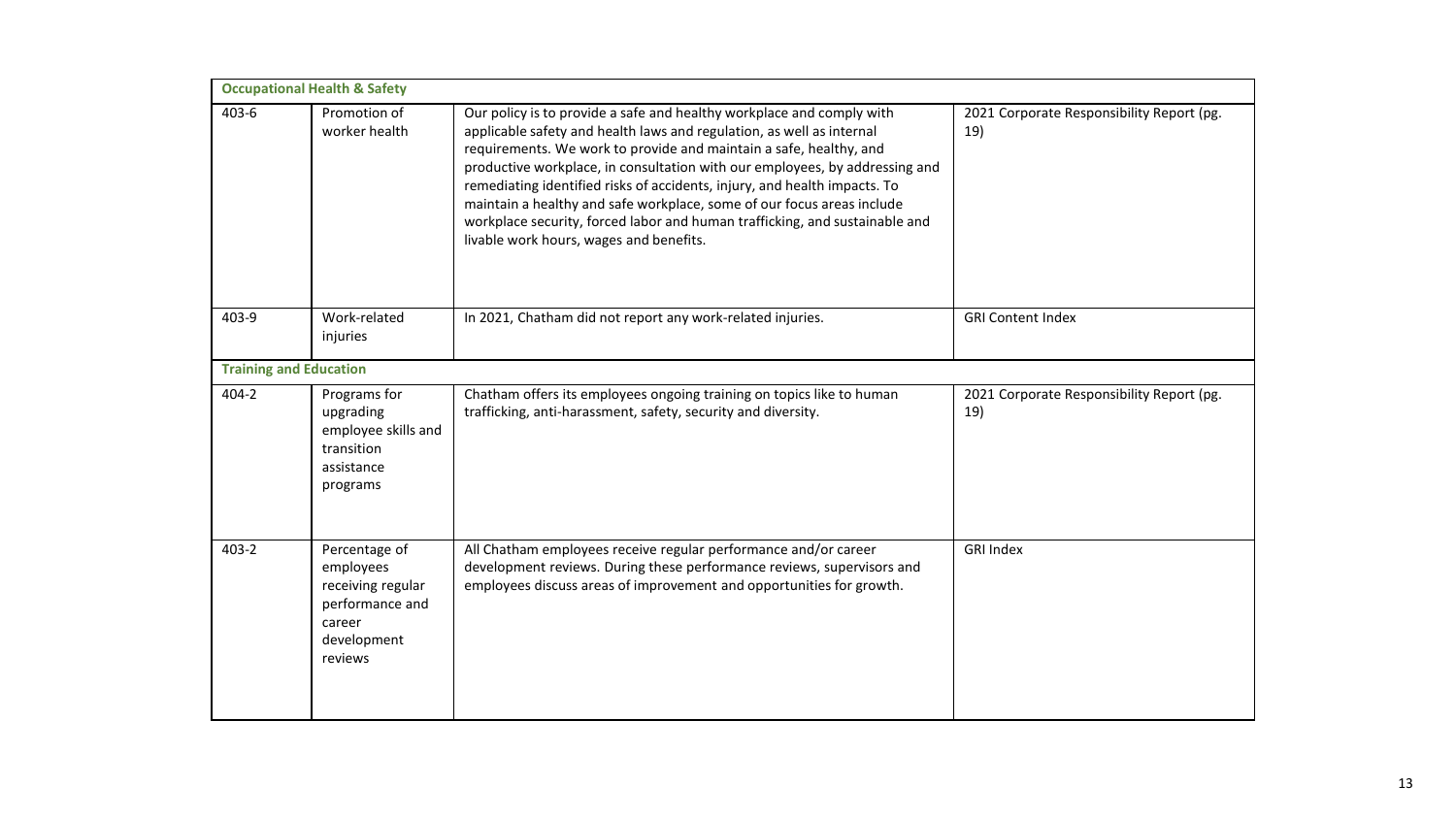| <b>Diversity and Equal Opportunity</b> |                                                                                                            |                                                                                                                                                                                                                                                                                                                                                                                                                                                                                                                                                                                                                                                                                                                                                                                       |                                             |  |
|----------------------------------------|------------------------------------------------------------------------------------------------------------|---------------------------------------------------------------------------------------------------------------------------------------------------------------------------------------------------------------------------------------------------------------------------------------------------------------------------------------------------------------------------------------------------------------------------------------------------------------------------------------------------------------------------------------------------------------------------------------------------------------------------------------------------------------------------------------------------------------------------------------------------------------------------------------|---------------------------------------------|--|
| $405 - 1$                              | Diversity of<br>governance bodies<br>and employees                                                         | We are firmly committed to providing equal opportunity in all aspects of<br>employment since our employees' diversity is an important asset for our<br>Company. We also strive to provide each employee with a safe and healthy<br>work environment, which we aim through setting rules for occupational<br>health and safety, setting loss prevention programs, and creating an<br>environment of open communication. Additionally, we also strive to create<br>positive community relations in the communities where our hotel properties<br>operate.                                                                                                                                                                                                                               | 2021 Corporate Responsibility Report (p.18) |  |
|                                        | <b>Local Communities</b>                                                                                   |                                                                                                                                                                                                                                                                                                                                                                                                                                                                                                                                                                                                                                                                                                                                                                                       |                                             |  |
| $413 - 1$                              | Operations with<br>local community<br>engagement,<br>impact<br>assessments, and<br>development<br>programs | The Company prioritizes the need to invest in the communities in which our<br>properties are located. In addition, we have made a significant effort to give<br>back to the local charitable organizations in the West Palm Beach area, where<br>our corporate office is located. In combination with IHM, we have engaged in<br>a myriad of events for charitable organizations in a number of ways including<br>participating in events for charity, engaging in food drives, and reading and<br>providing gifts to children and families in need during the holidays. Our<br>employees' volunteer efforts have directly added value to our local<br>community. The Company released its 2020 Corporate Responsibility Report<br>in March 2021 and supplemented it in January 2022. | 2022 Proxy Statement (pg. 22)               |  |